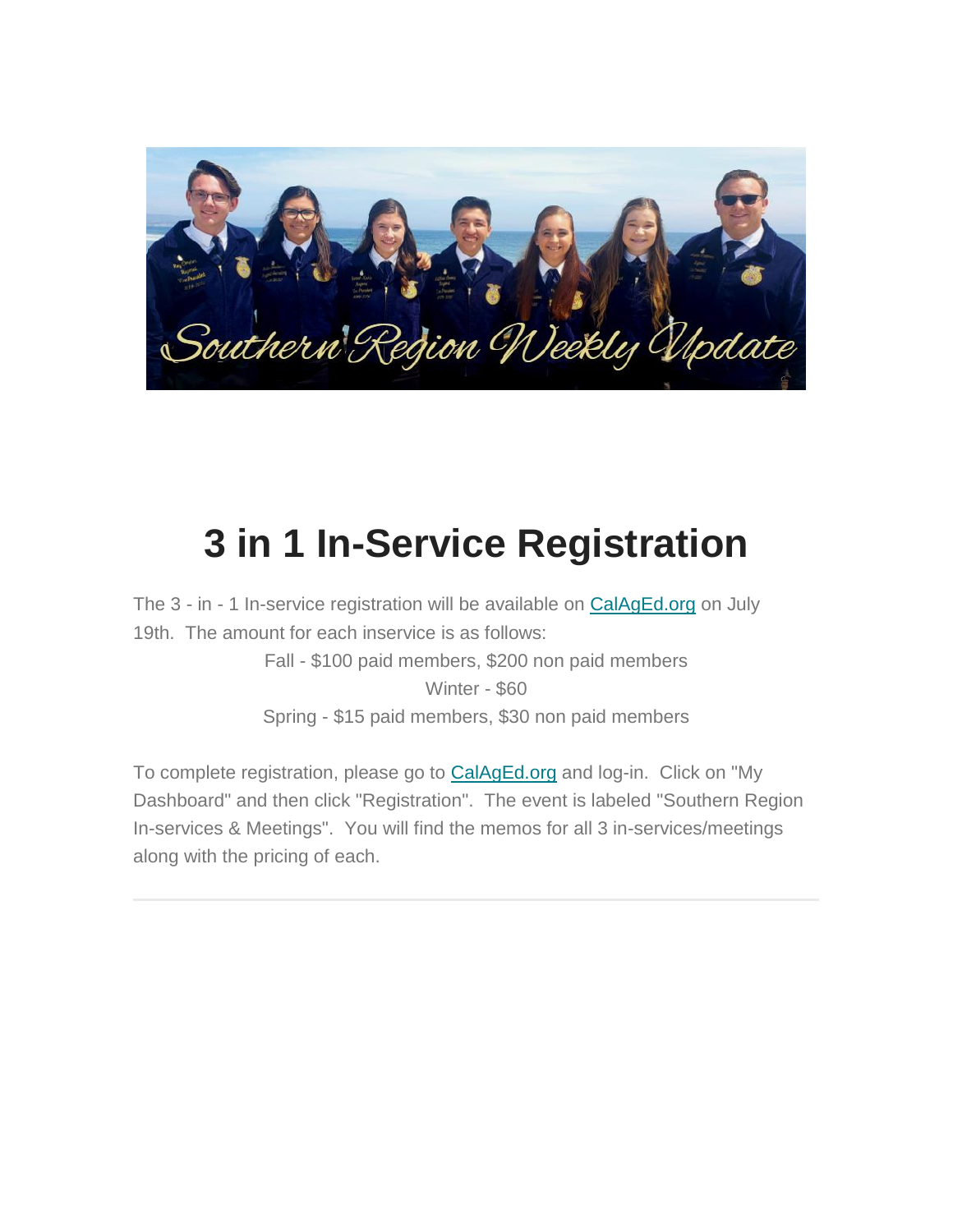### **Fall In-Service Tour List**

Click on the button below to check out the Tours that are being offered at the Fall In-Service. Please note that some are a "First come - first serve" and some have additional charges. Please take advantage of the amazing industry tours that are being offered.

**[Fall Tour List](https://urldefense.proofpoint.com/v2/url?u=https-3A__docs.google.com_document_d_10iwxk91u2sYwuwVymeb17igquQEOLRd-2D-5FMw4jZJ25yw_edit-3Fusp-3Dsharing&d=DwMFaQ&c=SIStQSL0VMIUJoLS-Q8giiFlA-AKdP7tpJHyQh8DeXk&r=a4z91iV4-Zdq9NERcieBfJZsuTOVDNJqPVtfbqzhpic&m=C-Jnkz2zSUkVFtBABW-RTakmSYNImes4ihM5cAxhsJw&s=l0n-evuPcg6LKLkRFzfp7S7xa1hsh8sBwYCGaooSsb4&e=)**

# **Fall In-Service Tour Sign Up & Banquet Sign Up**

Click on the button below to sign up for the Fall In-service Tours & Banquet. Please open the link and select which tours would like to attend. Some tours are limited and will be filled on a first come first served. If you have any questions about the tours, please see the tour descriptions and call the Tour Leader.

The last item on the "check off list" is about the Banquet. Please mark the box if you are planning on attending Banquet. Please note: No One under 21 will be allowed into the Banquet Facilities. Banquet includes dinner, awards, a band and beverages (cash only bar for certain drinks).

If you are in need of an RV spot please RSVP here. This form will also help us with our solid head count for the banquet.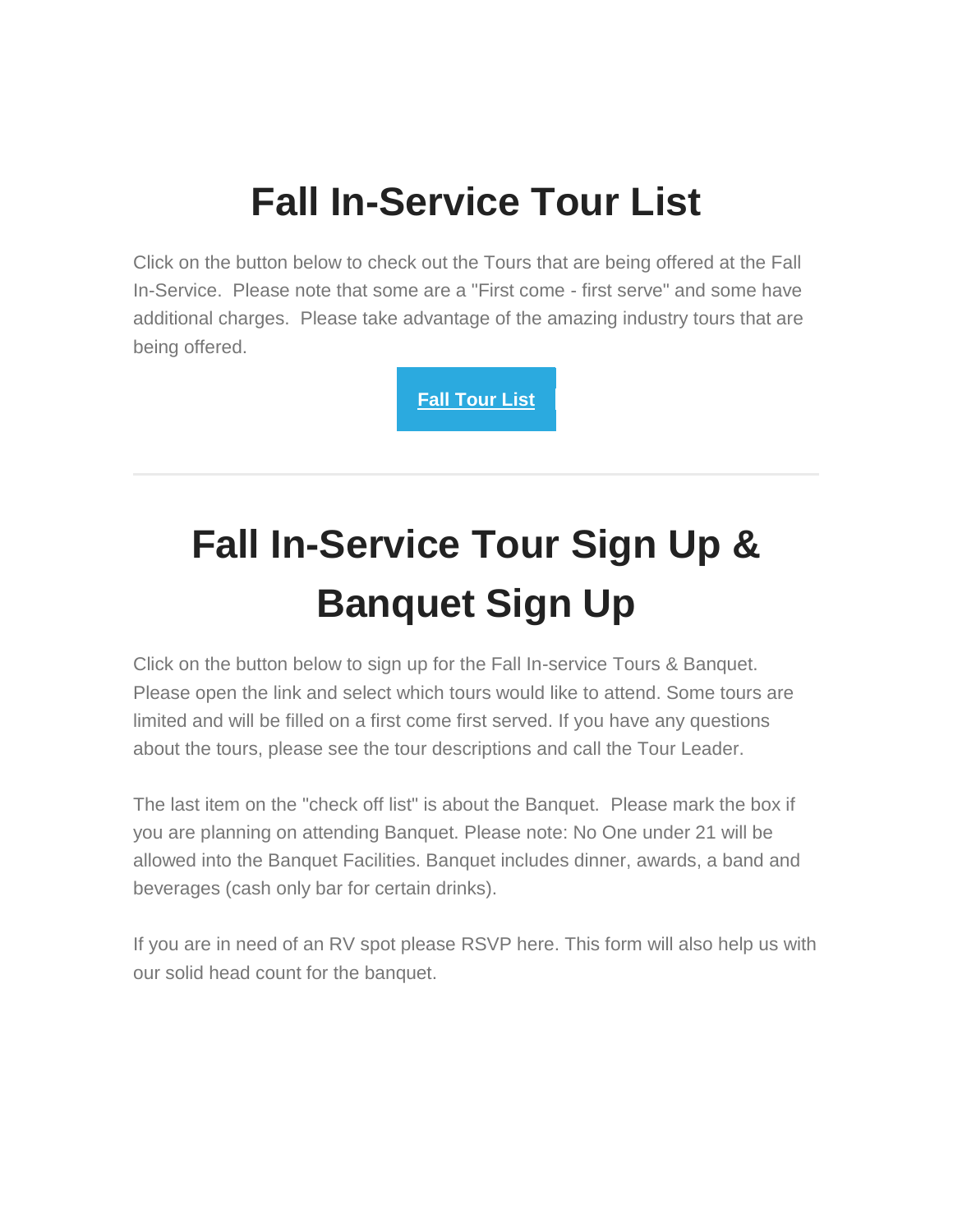### **Hotels for Fall In-Service**

There is no CATA room block this year for the hotels. Since we are a large group and there were no hotels to take everyone or conduct the meeting in, we have provided a list of hotels for you to choose from. All these hotels are about 5 - 7 miles away from the Imperial Valley Expo Center. I know in years past, we have done room blocks, but this year that was not an option and many hotels denied us. Please see the list below of hotels that are near the Expo:

> Hampton Inn El Centro Fairfield Inn & Suites by Marriott El Centro TownePlace Suites by Marriott El Centro Best Western El Centro Inn Comfort Inn & Suites El Centro I-8 Holiday Inn Express & Suites El Centro Days Inn by Wyndham El Centro

Hotel information and their accommodations can be found by clicking the button below.

**[Hotel Information](https://urldefense.proofpoint.com/v2/url?u=https-3A__gallery.mailchimp.com_99b53df7036f58e4b35efe68a_files_09e17cfb-2D41bb-2D4895-2D8c3b-2D6f968352b2a0_Imperial-5FValley-5FTravels-5FPDF.pdf&d=DwMFaQ&c=SIStQSL0VMIUJoLS-Q8giiFlA-AKdP7tpJHyQh8DeXk&r=a4z91iV4-Zdq9NERcieBfJZsuTOVDNJqPVtfbqzhpic&m=C-Jnkz2zSUkVFtBABW-RTakmSYNImes4ihM5cAxhsJw&s=sZ1ZdQKuELvsTSBPaNbqf-5xVuHTw1aN2Ki4ya_r1NQ&e=)**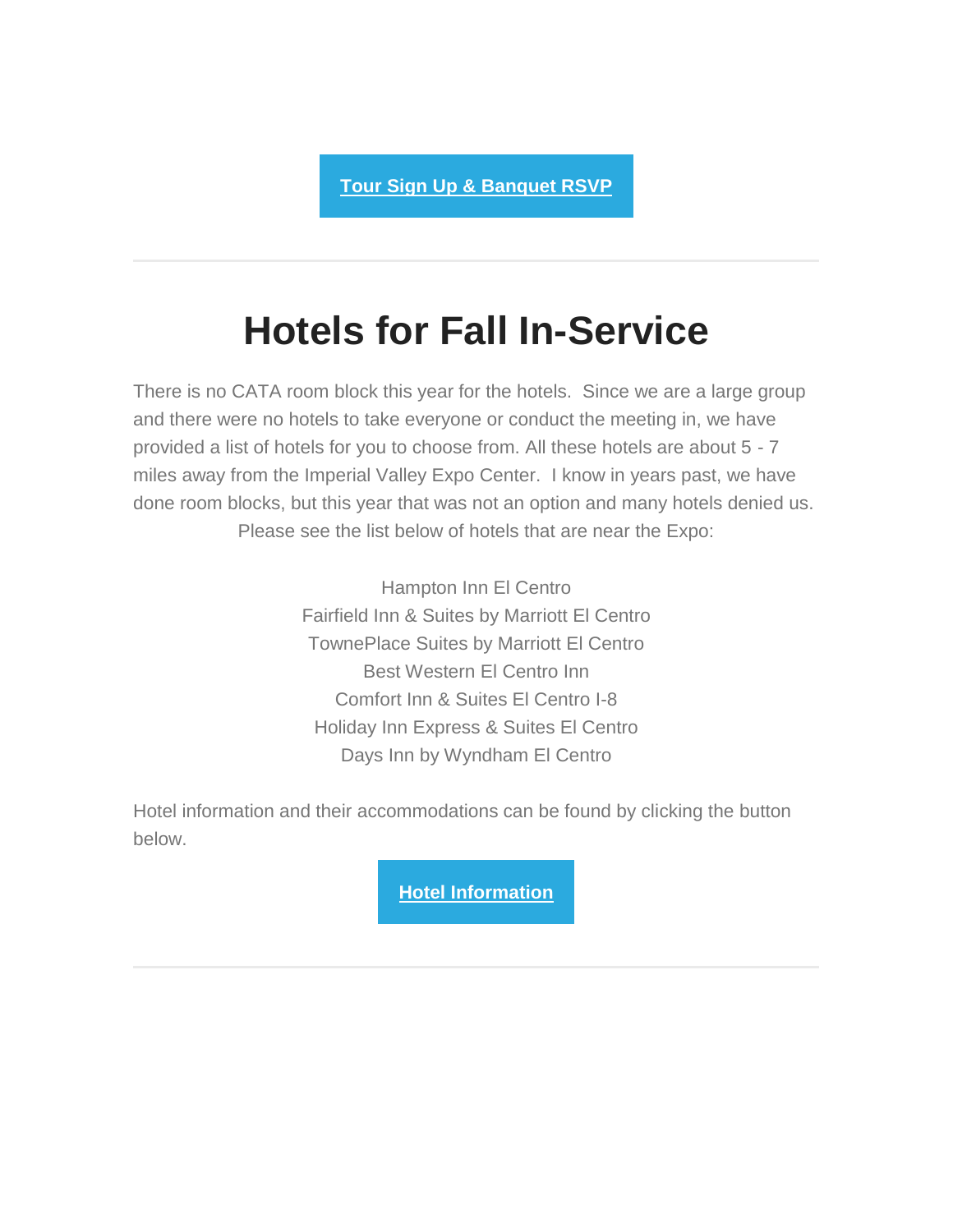

I'm currently working on re-constructing the Southern Region Website. In order to make the website more eye appealing, I'm trying to gather as many pictures as possible of our members and chapters. Please copy & paste the link below to add high quality photos of your students and your chapter either with their SAE projects, at public speaking events, FFA activities, etc.

Please download pictures by July 30th.

**[Upload Pictures Here](https://urldefense.proofpoint.com/v2/url?u=https-3A__drive.google.com_drive_folders_1JtfQ5Mb5eLYfFYHlMUwRShwG4EQ31M1b-3Fusp-3Dsharing&d=DwMFaQ&c=SIStQSL0VMIUJoLS-Q8giiFlA-AKdP7tpJHyQh8DeXk&r=a4z91iV4-Zdq9NERcieBfJZsuTOVDNJqPVtfbqzhpic&m=C-Jnkz2zSUkVFtBABW-RTakmSYNImes4ihM5cAxhsJw&s=SZ8xaENW-6RxLvOVq_u5IUXPs1s-F_WjjoYz7bxI0eY&e=)**

## **Regional Officer Leadership Conference**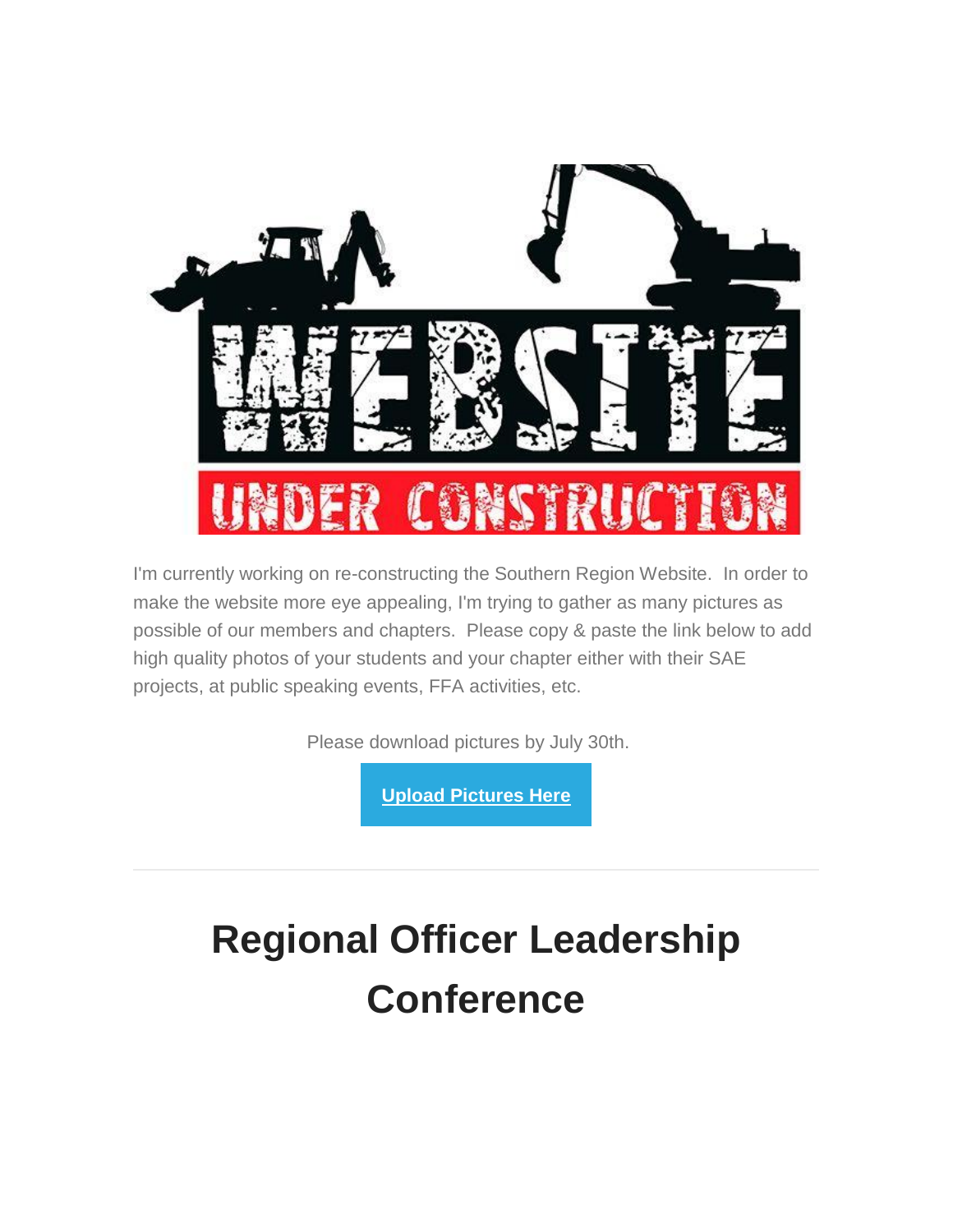The regional officers had a blast that the ROLC conference last week in Tomales Bay. They learned how to create and conduct a workshop with Dr. Dodson & Issac Valencia as well as learn how to give direct instructions. They also went on an industry tour & received 2nd place in the Regional Officer Volleyball Tournament (they lost to the State Officers). Below are some pictures from last week:

If you are interested in seeing what a regional officer does or if you want to check out ROLC next year, please reach out to me. I would love to take an ag teacher with me each year to show them what the students accomplish during the conference.







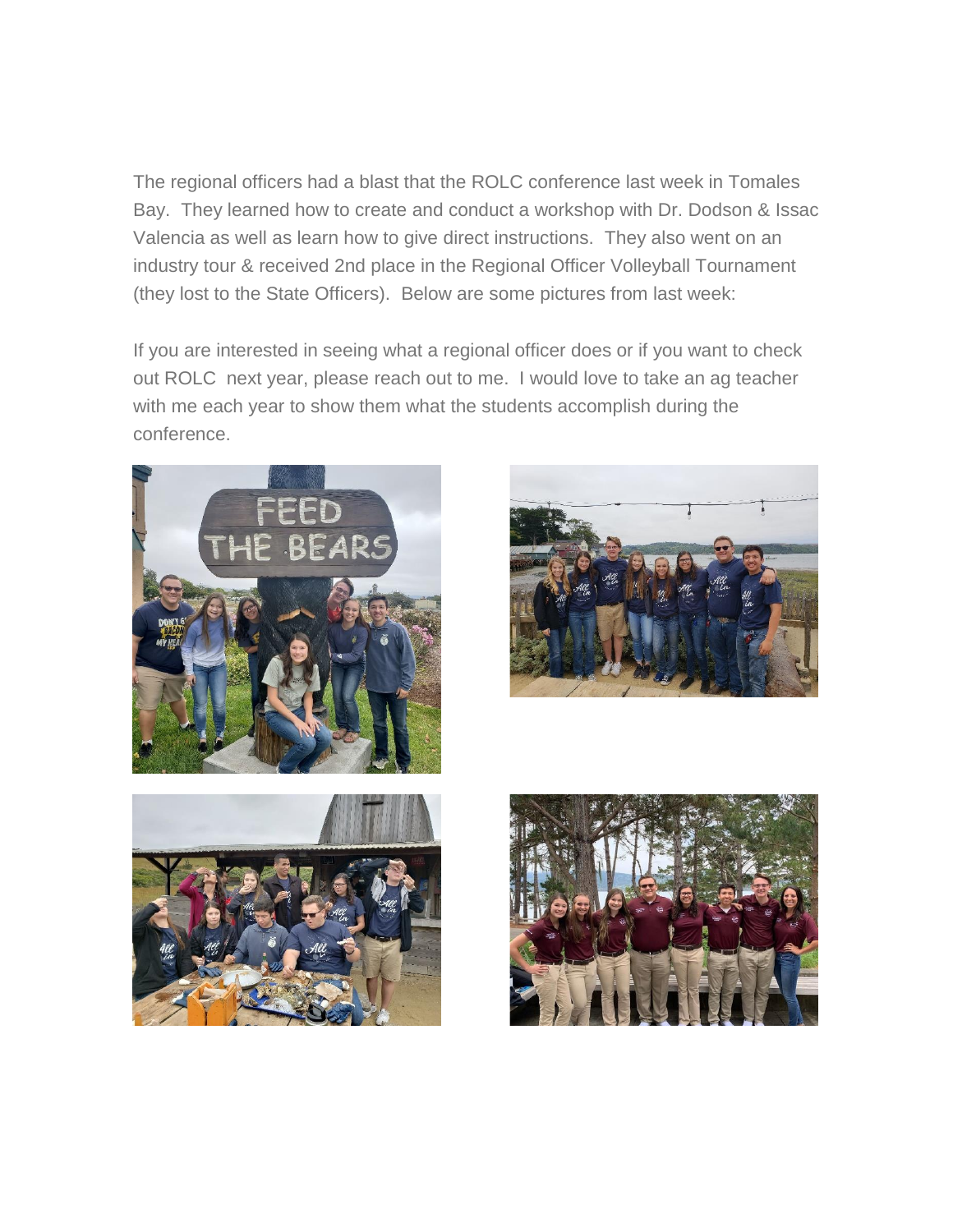#### **Department Chair Items**

- Register for a Greenhand Conference
- Register for all In-services
- Make Hotel reservations for Fall In-service
- Update Program Plan, especially Five Year acquisition schedule, Chart of Staff Responsibilities, FFA Program of Work, Advisory Committee Roster, and Advisory Committee Minutes.



| Date: | Event/ Activity                 | Contact |
|-------|---------------------------------|---------|
|       | July 12 - 21 Orange County Fair |         |

- July 30 Photos for Website Due
- August 1 4 Ramona County Fair